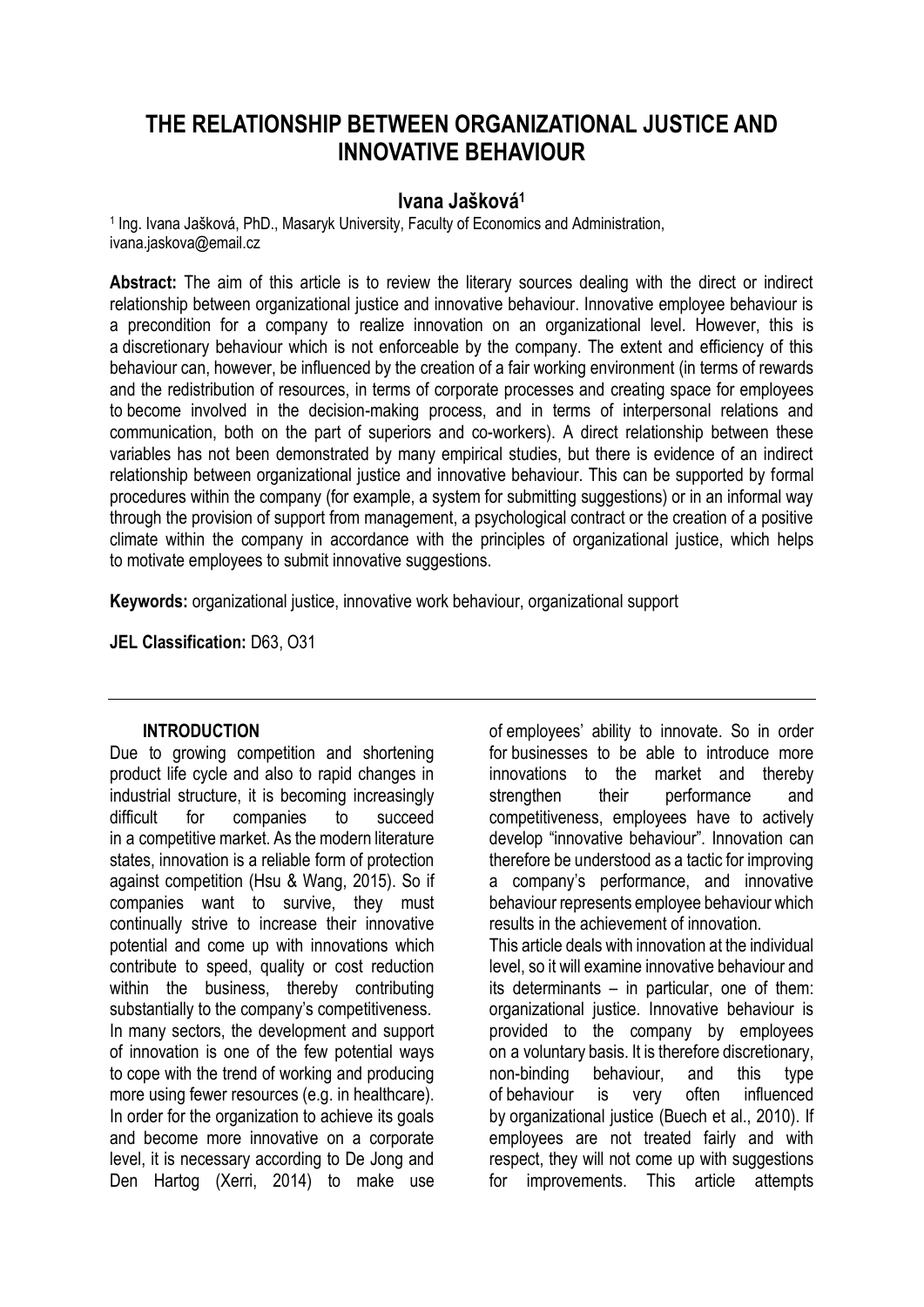to provide an overview of studies and research into the direct or indirect relationship between organizational justice and innovative behaviour.

#### **1. INNOVATIVE BEHAVIOUR, INNOVATION AND BENEFITS FOR A COMPANY**

In recent times, innovative behaviour has been a very popular subject for academics and practitioners alike. Although theoreticians sometimes have differing opinions on all that can be included within innovative behaviour, there is some consensus when it comes to defining innovative behaviour on an individual level. It can be defined in simplified terms as the activity of an individual who works on creating, presenting and applying new ideas and solutions to problems in the workplace (Xerri, 2014).

According to most authors (Janssen, 2004; Scott & Bruce, 1994; Yuan & Woodman, 2010), the individual innovative behaviour of employees has three categories or stages. In simplified terms they can be described as the **idea development or generation** stage, the **introduction and adoption** stage and finally the **realization** stage. The first stage consists of becoming aware of the problem and searching for and creating innovative ideas which would result in its solution. The second stage relates to support for the solution within the organization, the formation of alliances among supporters of the new idea, and seeking out resources. In the third stage there is the realization of the idea and its incorporation into the work process or product, resulting in the organization's performance. Innovation then comprises the acceptance, implementation and realization of these new ideas (Scott & Bruce, 1994). Some authors (De Jong & Kemp, 2003; Kleysen & Street, 2001) supplement these three aspects of innovative behaviour with one more: **seeking out opportunities**. This aspect of innovative behaviour involves paying attention to potential sources of opportunities, actively searching for opportunities to innovate, identifying opportunities and gathering information about them.

<u>.</u> <sup>1</sup> **Social exchange theory** is founded on the idea that exchange in the workplace is based on mutual trust, shapes working relationships, and people from the organization feel obligated to one another

Innovative behaviour is supported by technological improvements, knowledge development and the actual running of the organization (Xerri, 2014). Support for innovative behaviour manifests itself in an improvement in overall employee performance and ultimately in the fulfilment of the organization's aims. This is because employees who achieve a high level of innovative behaviour are able to identify and solve problems in the workplace much more efficiently and effectively than other employees. Innovative behaviour actually represents the transformation of creativity into profit for the organization.

This behaviour does not represent an essential or fundamental employee behaviour but is regarded as an additional benefit provided by the organization's employees (Hsu & Wang, 2015). Given that this behaviour is left entirely to the discretion of employees and is not enforceable, it can logically be assumed that it is the outcome of employee motivation (Buech et al., 2010). It is therefore up to the employees themselves whether or not to engage in innovative behaviour (Ramamoorthy et al., 2005).

In order for innovative behaviour to be oriented in an appropriate way, it is useful for the company to have a suggestions system in place (Buech et al., 2010). Based on social exchange theory<sup>1</sup> , Buech et al. assume that employees are motivated to provide innovative ideas when they consider the suggestions system to be fair and honest. Thus the company can provide employees with a formal opportunity to submit suggestions and the possibility of receiving feedback on this. This system encourages more efficient innovative behaviour and more intensive submitting of suggestions by employees and, among other things, this helps the business to achieve considerable cost savings.

Innovative behaviour is generally considered to be a key factor in achieving "incremental innovation" (De Jong & Kemp, 2003; Scott & Bruce, 1994). Incremental innovation takes

<sup>(</sup>Emerson, 1976). Providing something valuable or significant to the other party obliges that party to reciprocate (the other party feels an obligation to repay the debt) (Cropanzano & Mitchell, 2005).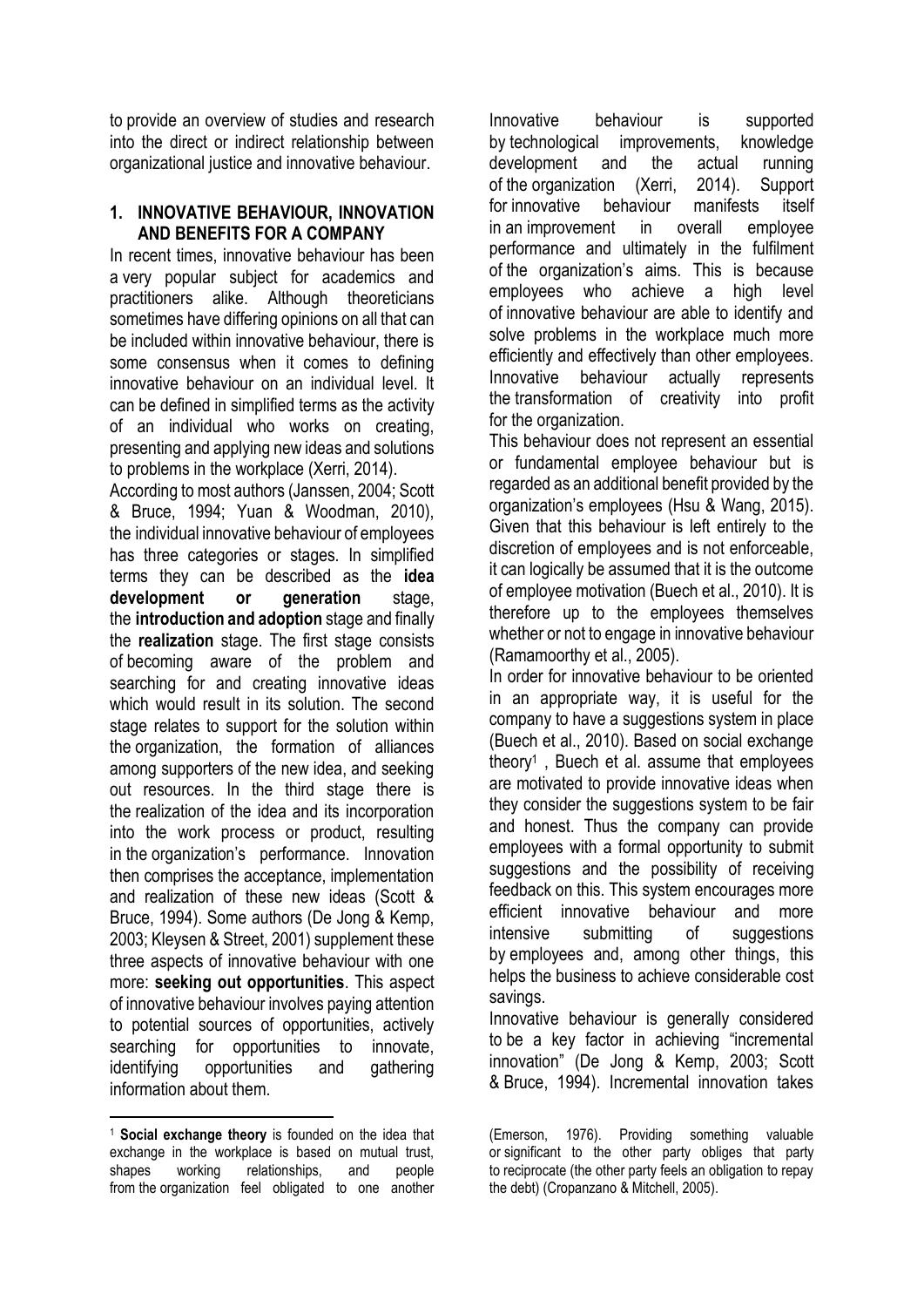the form of the gradual improvement, simplification or modification of existing products, processes, and marketing or organizational methods. Most innovations can be said to be incremental in nature and these innovations have a generally calculable impact on business.

Putting the decision to support employees' innovative behaviour into practice is not entirely straightforward. In order for companies to rise to this challenge, it is appropriate to be familiar with the indicators or factors of innovative behaviour. In recent publications, the aforementioned organizational justice is considered to be one of the key variables resulting in innovative behaviour (Hsu & Wang, 2015; Buech et al., 2010).

# **2. ORGANIZATIONAL JUSTICE**

Put in the simplest terms, organizational justice is about who gets what and whether the parties in this transaction think that this is fair. Employees appraise employment conditions, i.e. how rewards and punishments are distributed within the team and what kind of relationships exist between people in the organization.

The concept of organizational justice evolved gradually (Walumbwa et al., 2009). At present, we know of four forms of organizational justice, which is due to the fact that employees evaluate three main aspects with regard to justice: the outcome of resource allocation, the formal process of resource allocation, and treatment by others – this aspect has been further subdivided into dignity and respect from others and the provision of adequate information and explanations. The four forms or dimensions of organizational justice are therefore:

- 1) distributive justice (justice in the distribution of resources – wages, salaries, rewards, working procedures, outcomes of conflict resolution),
- 2) procedural justice (justice in the decision-making process),
- 3) interactional iustice (the justice of interpersonal treatment by others, especially by important authorities within the organization),

4) informational justice (the quality of explanations provided to employees by managers after a decision about the distribution of resources).

**Distributive justice**, according to Koubek (2007), is concerned with whether people believe that they have received or will receive a just reward. It is thus an individual perception of whether what the employee puts into the organization and receives from the organization is fair in comparison with the ratio of what other participants put into the organization and receive from the organization. According to Niehoff and Moorman (1993), the employee also appraises whether the manager has sufficient information to assess his performance. If he feels that the manager has this information or is attempting to ascertain it, his perception of distributive justice is higher than it is when the employee believes the manager's information about his work and job performance to be inadequate. The extent of employees' reactions to the perceived injustice of resource distribution (when they feel that they have been given less than they deserved) can be mitigated by a fair and legitimate approach (Greenberg & Colquitt, 2005). The variable which expresses the degree of fairness applied in corporate processes and procedures is **procedural justice**. This variable examines whether employees are allowed to present their views and take part in the decision-making process and encompasses whether people believe that the processes in the organization leading to the distribution of rewards are fair (Arnold et al., 2007; Parks & Kidder, 1994). This may, for example, be about defining and clarifying performance standards, rigorously enforcing and using those standards, or providing employees with opportunities to resolve various disagreements with the organization (Ramamoorthy et al., 2005). For example, it is possible that even if employees perceive distributive injustice, they may perceive procedural justice (if, for example, employees believe that their employer has released as many resources for rewards as possible and distributed them on the basis of a fair reward system). Their satisfaction with the reward would probably be low, but their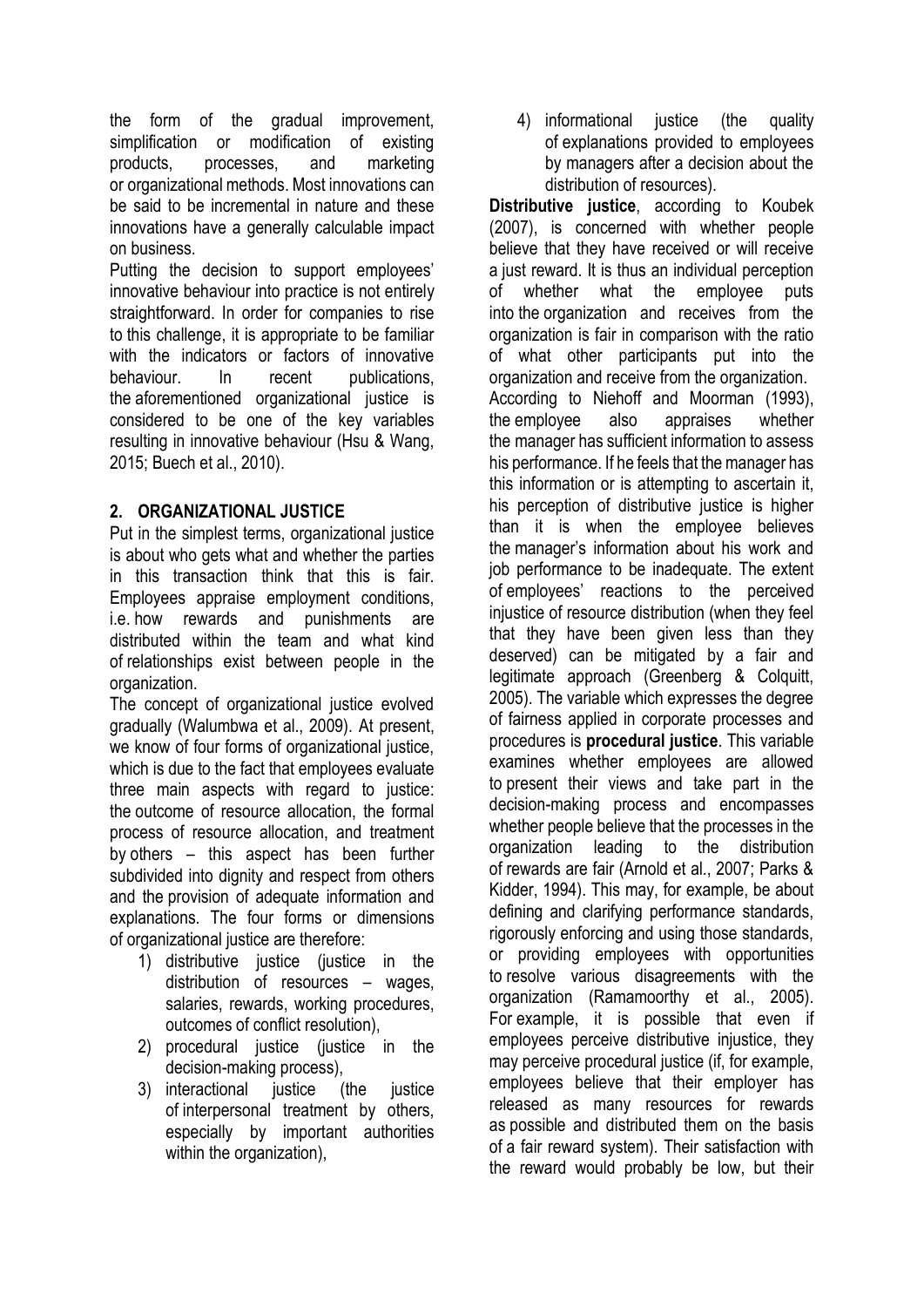loyalty to their employer might nevertheless be high (McFarlin & Sweeney, 1992).

**Interactional justice** denotes the perception of justice by employees with regard to their interaction in the workplace (Xerri, 2014). According to Parks and Kidder (1994), interactional justice is concerned with the extent to which current processes are implemented in such a way as to respect stakeholders and protect their dignity. Interactional justice has been viewed by some authors not only as the extent to which employees are treated in a polite and respectful way, but also as the way in which they are communicated with and how information regarding the distribution of resources is shared with them. On this basis, interactional justice has been further subdivided by some authors (the most prominent representative of this school of thought being Greenberg [1990]) into an **interpersonal** part and an **informational** part.

### **3. ORGANIZATIONAL JUSTICE AND INNOVATIVE BEHAVIOUR**

Organizational justice is generally regarded as a variable contributing to activities which are not binding for employees and go beyond their formal job description (Buech et al., 2010). Innovative behaviour can also be ranked among these activities. Organizational justice is therefore considered very important within the context of innovation.

A number of studies, for example that of Hsu and Wang (2015), have demonstrated a positive relationship – i.e. the higher perceived organizational justice is, the more efficient the innovative behaviour of employees is in the organization, or the more often employees come up with new suggestions. The authors assume the implication that if the organization places emphasis on employees' rights and provides them with support, employees feel a sense of organizational justice and their trust in the organization grows. The employee's trust in their superior and in how people are treated within the

<u>.</u>

organization then influences employees' motivation and their involvement in the search for new ways and methods of solving problems, resulting in an increase in their innovative performance (Buech et al., 2010). A similar assumption was made by Xerri (2014) in his research, which also covered job satisfaction. He assumed that if employees feel a sense of organizational justice in the company and are satisfied at work, it is very likely that their willingness to introduce innovations and invest the extra effort required will increase. His results confirm a direct positive and significant link between procedural justice and innovative behaviour. The conclusion of this study, based on social exchange theory, can be summarized by saying that employees who feel that their interaction with others, treatment by superiors and processes in the organization are fair try to reciprocate through positive behaviour towards the organization. If the organization communicates openly and emphasizes its support for innovative behaviour, employees' activities are very likely to be directed towards this behaviour. A similar outcome emerged from the extensive meta-analysis by Cohen-Charash and Spector (2001). In particular, the studies included within it confirmed the relationship between distributive and procedural justice and employee behaviour, which manifests itself in their willingness to temporarily subordinate their own interests to the interests of the group or the whole organization.

As indicated above, innovative behaviour is not an essential or mandatory employee behaviour but a voluntary behaviour, and if the organization wants employees to come up with new ideas they need to feel encouragement and support for innovation from the organization. Their efforts should also be properly rewarded, financially or non-financially. **Support<sup>2</sup>** from superiors helps to create mutual trust between the employee and the superior, which encourages employees to come up with new ideas and submit new suggestions (Hsu & Wang, 2015).

<sup>2</sup> **Organizational support theory**, like justice theory, is primarily based on social exchange theory (Xerri, 2014). According to this theory, employees pay attention to how well the organizations looks after them and what rewards it offers for work carried out. If employees have the feeling

that their work will be rewarded, this motivates them to perform better. Perceived organizational support, like perceived organizational justice, thus strengthens employees' faith that their performance will be adequately valued.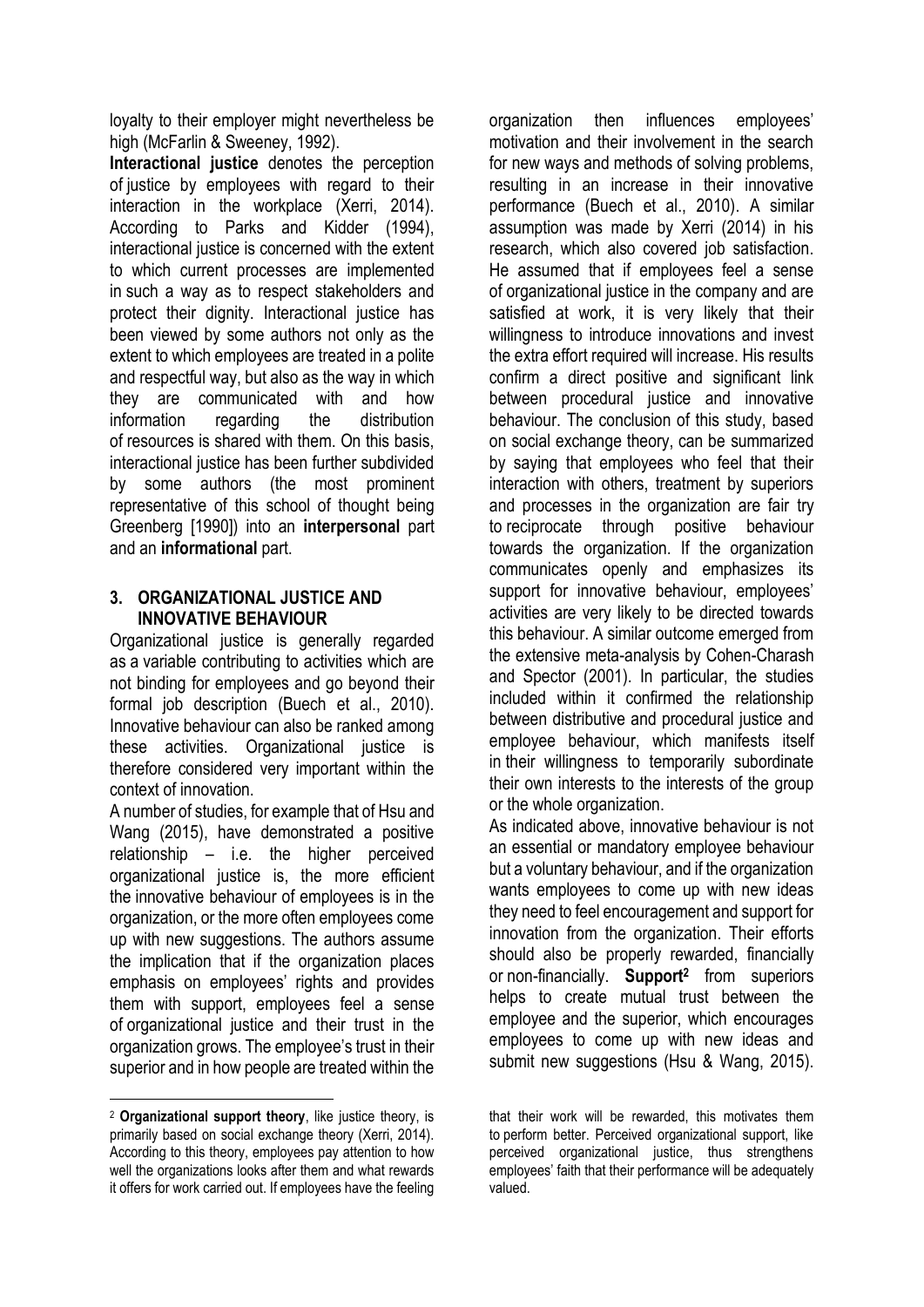Employees can only create original products if superiors display a supportive attitude towards their creativity (Oldham & Cummings, 1996).

Perceived organizational support has a positive impact on individuals (for example, in the form of higher job satisfaction, a positive emotional disposition and lower stress level) and on organizations (for example, lower employee turnover, better employee performance, or an increased sense of commitment towards the organization). A high degree of perceived organizational support should result in employees making a special effort, even without being directly and reciprocally rewarded for it. Improving the perception of organizational support by employees can be achieved through organizational rewards, improving working conditions, fairness in the treatment of employees and support from direct superiors (Rhoades & Eisenberger, 2002). At the same time, it has been empirically proven that organizational support strongly and statistically significantly moderates the relationship between organizational justice and innovative behaviour (Hsu & Wang, 2015).

It has not always been possible to demonstrate a direct relationship between organizational justice and innovative behaviour, and many studies have investigated the relationship between these variables through certain intermediate variables. One of the mediating variables in the relationship between organizational justice and innovative behaviour is what is known as the **psychological contract**, which, as long as it is positive, encourages employees to behave innovatively (Hsu & Wang, 2015; Ramamoorthy et al., 2005). According to Armstrong (2007), a psychological contract is a set of reciprocal, unwritten expectations which exist between individual employees and their employers. A psychological contract is based on how people interpret promises and commitments. If employees have the feeling that the employer has fulfilled his commitments from the psychological contract, this is likely to result in employees feeling a sense of commitment to the employer in return and voluntarily engaging in discretionary behaviour. This consequence of fulfilling the psychological contract can ultimately be a benefit for the whole organization (Ramamoorthy et al., 2005). According to Ramamoorthy et al. (2005), the size of perceived commitment from the psychological contract is influenced by perceived organizational justice.

Another important indicator of innovative behaviour frequently mentioned in the literature is corporate climate (De Jong & Kemp, 2003; Scott & Bruce, 1994). The categorization and characterization of the organizational climate by Litwin and Stringer (Mok & Au-Yeung, 2002) indicates a very close relationship between corporate climate, organizational support and organizational justice. On this basis, one might conclude that perceptions of organizational justice and organizational support are part of the organizational climate which influences the innovative behaviour of employees in the company (Tyagi, 1982). Research by Ambrose and Kulik (1999) showed that a **corporate climate** created with reference to the principles of organizational justice can affect employees' motivation and job performance and the degree of inappropriate or unauthorized behaviour, and support innovation. According to Buech et al. (2010), a decisive role in creating an environment which encourages innovative behaviour and the submission of innovative suggestions by employees is played by interpersonal justice. This captures the communication and provision of feedback between the employee submitting a suggestion and the senior person who appraises and evaluates the suggestion.

The previously mentioned research by Xerri (2014), which focused on the direct effect of organizational justice on innovative behaviour but also on the indirect effect through job satisfaction, confirmed the direct relationship between organizational justice and innovative behaviour with the procedural dimension and the indirect relationship between interactive justice and innovative behaviour through the intermediate variable of **job satisfaction**.

There are many empirical studies which support the existence of a relationship between organizational justice (or at least some of its dimensions) and **employee motivation**. This mostly relates to the motivation to continue and persevere in a particular activity and to learn new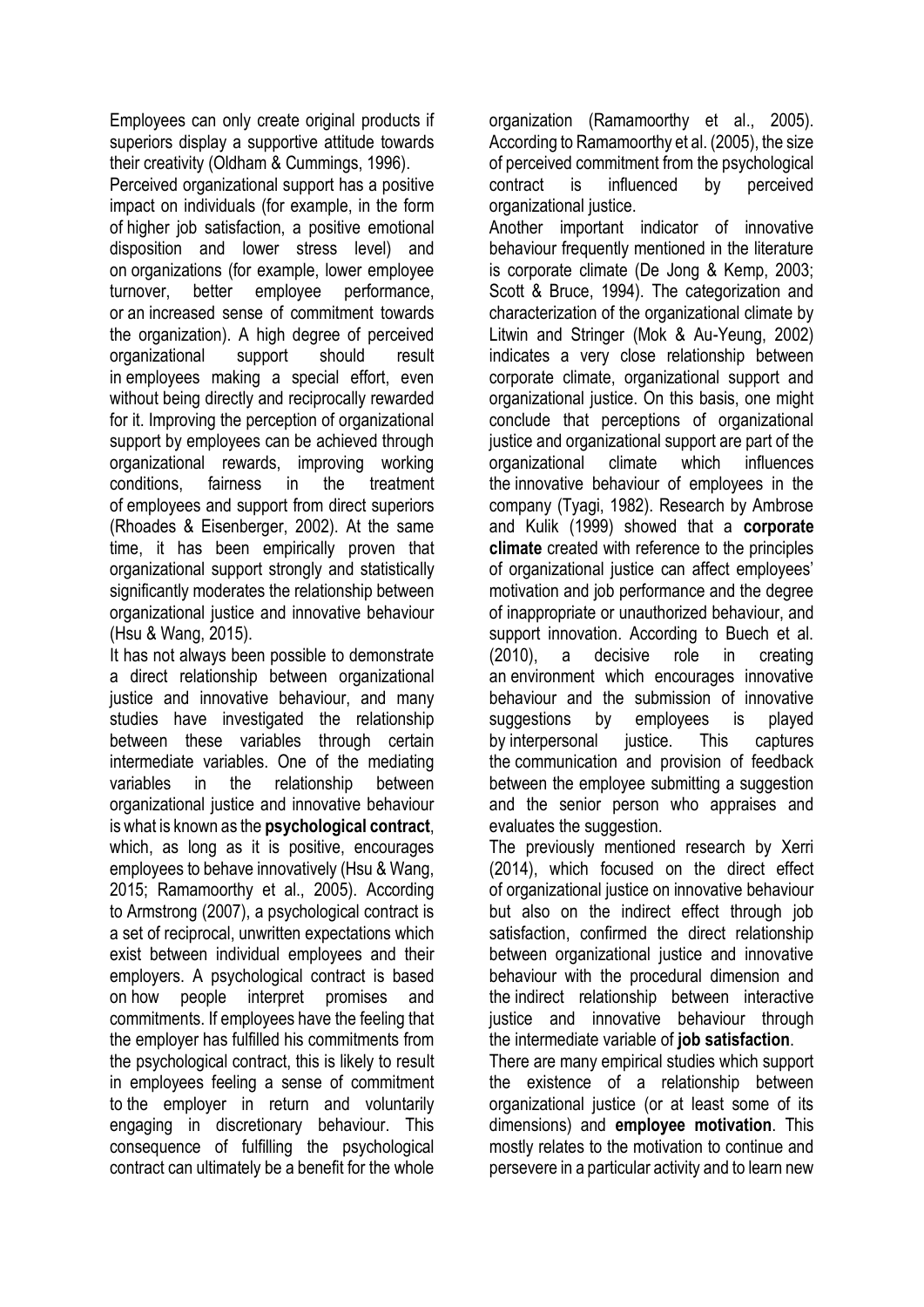things (Liao & Tai, 2006). In their study, Buech et al. also investigated and demonstrated the relationship between organizational justice (specifically the interpersonal component) and the motivation to submit innovative suggestions. This relationship was significant and positive but indirect. According to the authors, the variable which mediated the relationship between the variables studied was the **valence of the suggestion system**. This expresses the perceived benefit from the organization's system for submitting suggestions. On the basis of social exchange theory, the authors assume that interpersonal justice affects the valence of the suggestion system – i.e. what value the benefits of the system have for employees – which then positively influences employee motivation to submit innovative suggestions.

## **CONCLUSION**

Innovative behaviour represents behaviour by employees of an organization which results in the achievement of innovation. In simplified terms, innovation can be understood as a tactic of the organization to improve performance and as a tool in the competitive struggle.

Innovative behaviour does not represent a mandatory or enforceable behaviour but is a voluntary activity by employees in relation to their organization. Social exchange theory is founded on the idea that exchange in the workplace is based on mutual trust, shapes working relationships, and people from the organization feel obligated to one another (Emerson, 1976). Providing something valuable or significant to the other party obliges that party to reciprocate (Cropanzano & Mitchell, 2005).

According to this theory, if employees are satisfied with what they gain from exchange in the workplace, they tend to perform better at work (Shaw et al., 2009) and are willing to make an extra effort to help achieve organizational objectives. Voluntary innovative behaviour can therefore be influenced by what the organization provides to employees within social exchange. One input into social exchange from the organization's viewpoint is organizational justice, or the creation of a fair working environment in terms of the distribution

of resources, organizational processes and how employees are treated, and even in terms of interpersonal relations in the workplace. Some studies have demonstrated a direct relationship between some of the dimensions of organizational justice and innovative behaviour, and many studies and research papers have confirmed the relationship between the two variables through the action of other mediating or moderating variables. These intermediate variables include the psychological contract, also based on social exchange theory, job satisfaction, corporate climate and, above all, support from the organization, which is a very important moderating variable, because without support the organization cannot expect innovative suggestions from employees.

## **REFERENCES**

Ambrose, M.L., Kulik, C.T. (1999). Old Friends, New Faces: Motivation Research in the 1990s. *Journal of Management*. 25 (3), 231– 292.

Armstrong, M. (2007). *Řízení lidských zdrojů.* Prague: Grada Publishing.

Arnold, J., Silvester, J., Patterson, F., Robertson, I., Cooper, C., Burnes, B. (2007). *Psychologie práce*. Brno: Computer Press.

Buech, V.I.D., Michel, A., Sonntag, K. (2010). Suggestion systems in organizations: what motivates employees to submit suggestions? *European Journal of Innovation Management*. 13 (4), 507–525.

Cohen-Charash, Y., Spector, P.E. (2001). The Role of Justice in Organizations: A Meta-Analysis. *Organizational Behavior and Human Decision Processes*. 86 (2), 278–321.

Cropanzano, R., Mitchell, M.S. (2005). Social Exchange Theory: An Interdisciplinary Review. *Journal of Management*, 31 (6), 874–900.

De Jong, J.P.J., Kemp, R. (2003). Determinants of Co-workers' Innovative Behaviour: An Investigation into Knowledge-Intensive Services. *International Journal of Innovation Management*. 7 (2), 189–212.

Emerson, R.M. (1976). Social Exchange Theory. *Annual Review of Sociology*. 2, 335– 362.